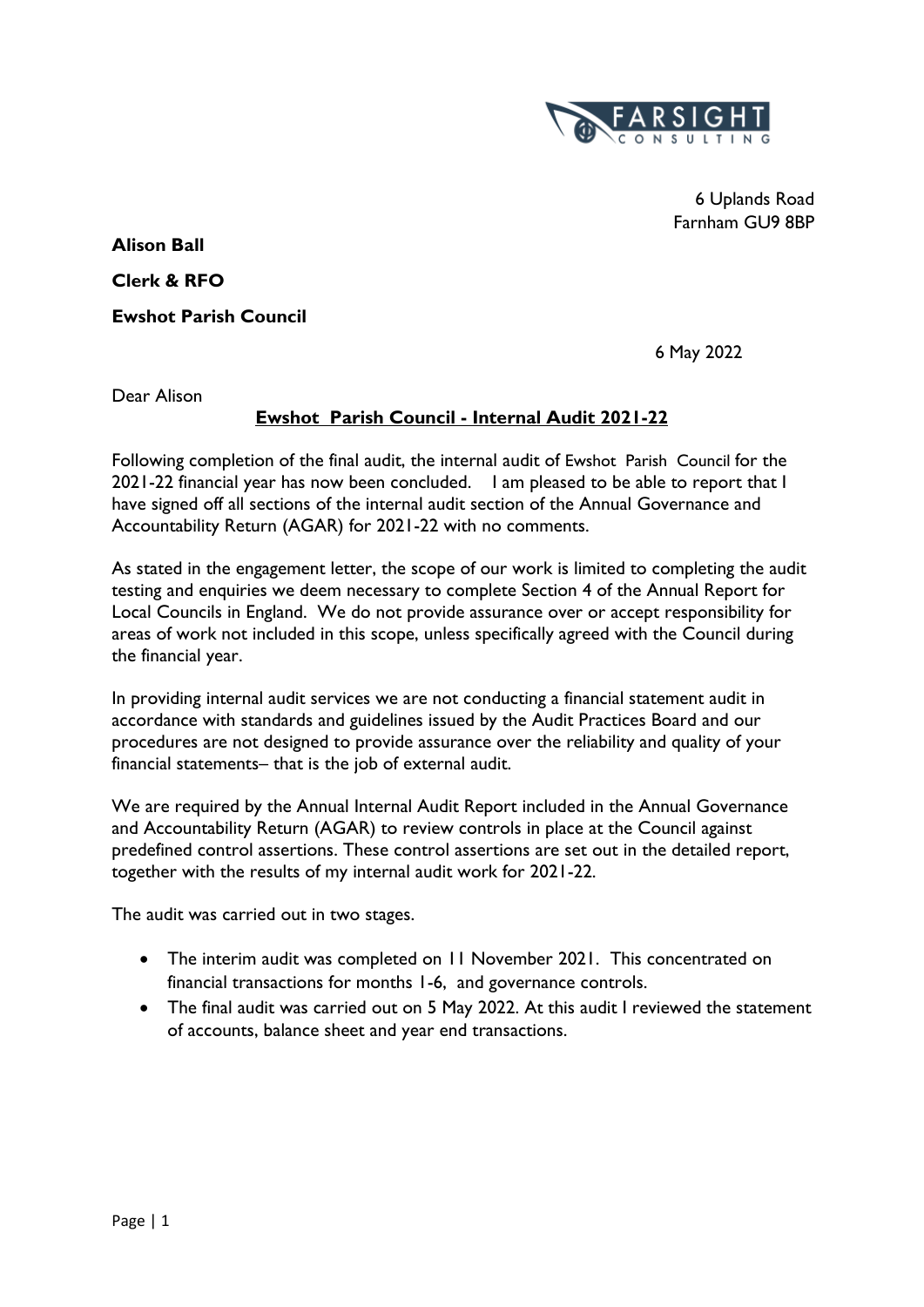

## **A - Appropriate books of account have been kept properly throughout the year Interim Audit**

The Council continues to maintain accounting records on an excel workbook, which records individual transactions in linked tabs that produce a receipts and payment account, bank reconciliation and budget monitoring report. This is sufficient for this smaller council

I confirmed that the opening balances on the excel workbook at 1.4.21, as recorded on the opening balance sheet, could be agreed back to the audited annual return for 2020-21. Box 7 on the 2020-21 audited accounts was £63,295. This has been agreed to opening balances on the excel cashbook. The Council received a clear audit certificate in 20-21, but the external auditors required the clerk to make an adjustment to the accounts regarding the receipt of a grant and expenditure on a speed indicator device. I do not agree with the treatment advised, and I recommend that this is raised with the external auditors. I will assist the Clerk in this matter.

The Council had submitted a VAT return for the first 6 months of the financial year in August. This was agreed to a schedule of transactions derived from the accounting system. VAT refund of £841 was received on 28 October. The council is up to date with VAT Accounting.

I confirmed that my audit report for 2020-1 was properly considered at the June meeting of the Council and an appropriate minute recorded. It has been published on the Council website.

## **Final Audit**

The accounting statements have been agreed back to the Council's excel workbook. All comparatives reported in the financial statements have been agreed back to the audited 20- 21 accounts as published on the Council website.

I confirmed that the VAT return for period October 21 to February 22 has been completed and submitted to HMRC, I recommend that the Council aligns VAT claims to the financial year end and submits claims at the end of September and March going forward.

My interim report was considered at the Full Council meeting in November 2021 - minute 21/218 All recommendations were adopted and the Clerk's actions noted.

I am satisfied that the Council met this control objective.

#### **B - The Council's financial regulations have been met, payments were supported by invoices, all expenditure was approved, and VAT was appropriately accounted for Interim Audit**

Financial Regulations and Standing Orders have not yet been updated this financial year, but are due for review at the Full Council meeting in January 2022. As stated at the last audit the Financial Regulations should be amended to document the use of internet banking for payments to third parties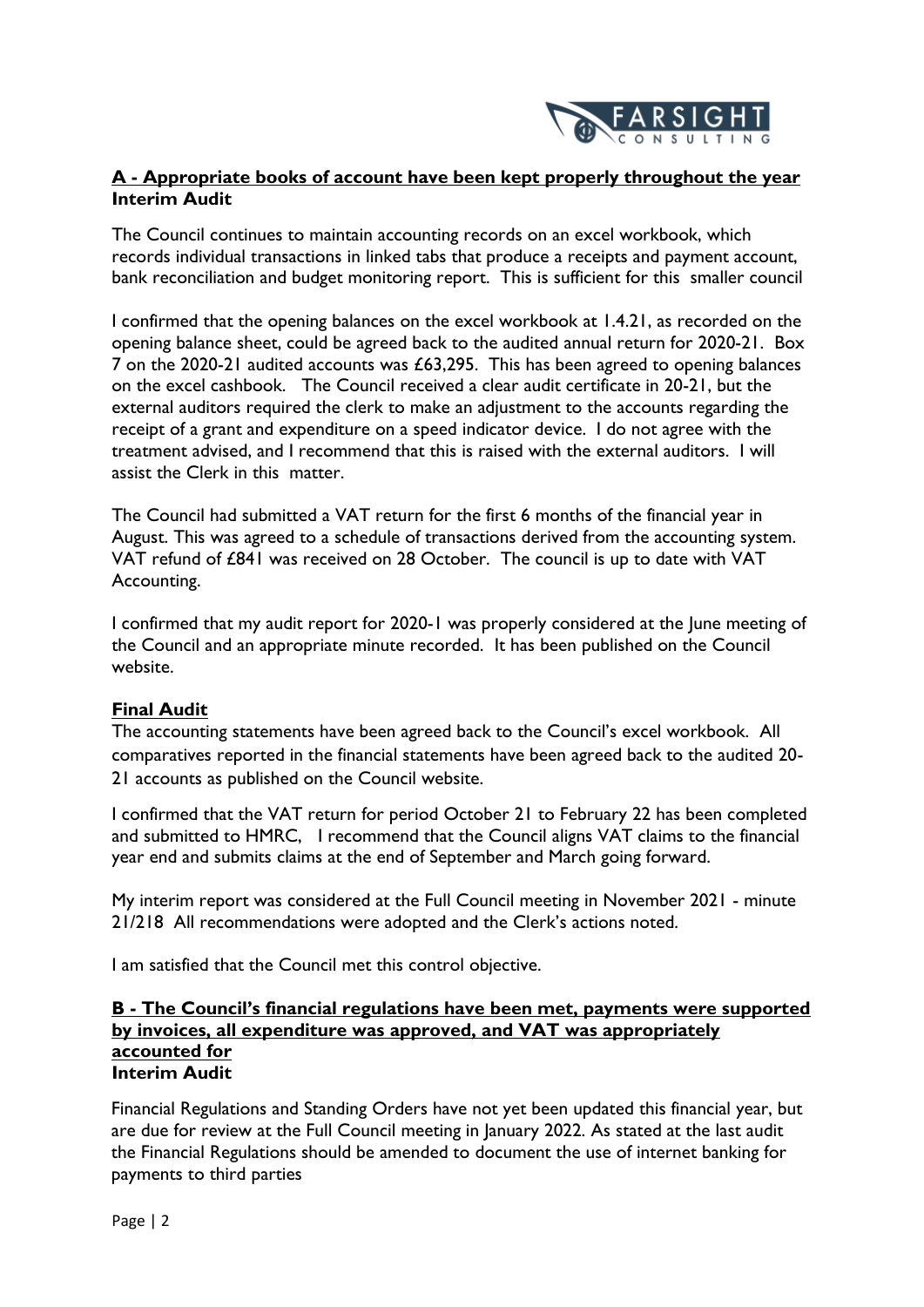

The Council approves expenditure via the annual budget process. Each month, the Council reviews the future expenditure to be made in the finance report circulated by the Clerk before each meeting of the Council. Payment approval is then minuted, supported by a detailed list of payments. Payments are made using electronic banking. The Clerk sets up the payments on the Council's bank account. These are then approved electronically by two of a panel of three councillors.

I tested a small sample of expenditure transactions. I was able to confirm the following for all transactions sampled:

- Cashbook entry could be agreed back to an invoice from the supplier
- VAT accounting correct
- Approval for the payment was recorded in a minute of a council meeting.
- Payment set up at bank by the Clerk and authorised by 2 councillors

### **Final Audit**

Non pay expenditure per box 6 to the accounts amounted to £31,548, up from £17,328 in 20-21.

I tested 3 further payments and repeated the tests set out at the interim audit. For all payments tested I was able to confirm that financial regulations had been followed. For works on the play area, I confirmed that the Council had obtained 3 quotes, as required by Financial Regulations.

I am satisfied that the Council has met this control objective.

### **C - The Council assessed the significant risks to achieving its objectives and reviewed the adequacy of arrangements to manage these.**

The Council is insured by Ecclesiastical, on a standard local council policy arranged by Came and Co. I reviewed the insurance certificate and confirmed it is in date with an expiry date of April 2022.

I have confirmed that the Council backs up computer remotely, with backups taken to the OneDrive plus periodic USB backup. Back up has been tested by the Clerk.

The risk assessment was reviewed and approved at the Full Council meeting in February 2022 (minute 22/18). Minor amendments were actioned.

I am satisfied that this control objective has been met.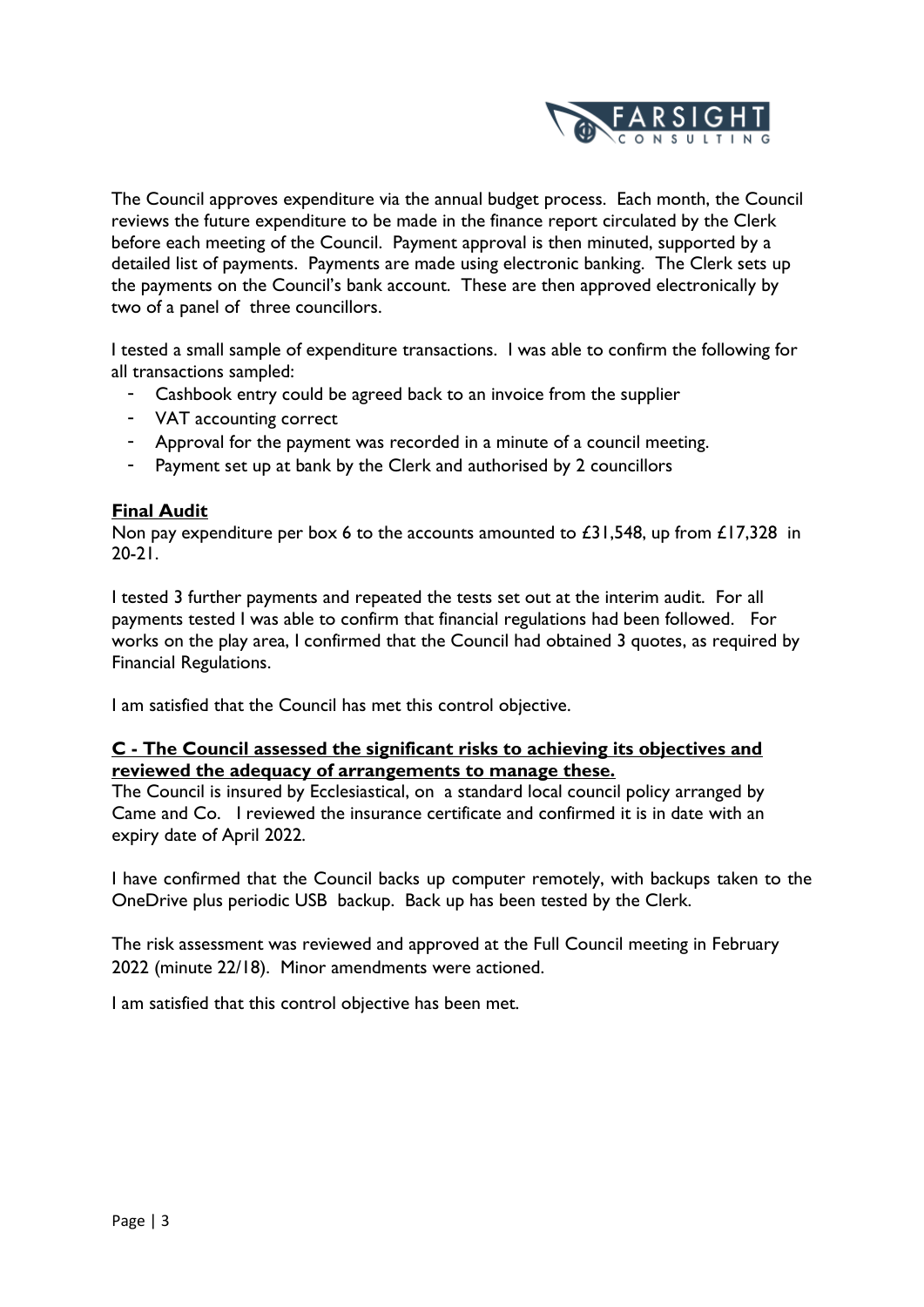

#### **D - The annual precept requirement resulted from an adequate budgetary process; progress against the budget was regularly monitored; and reserves were appropriate. Interim Audit**

Budget setting for 2022-23 is under way. The Clerk has asked for projects to be brought forward by Councillors . The draft budget will be considered at the December meeting of Full Council, with final approval of precept and budget to be recorded at the January meeting. Following recommendations I raised at last audit, reserves balances should continue to be considered as part of budget planning for next year, with consideration being given to council projects, and the establishment of earmarked reserves to fund future projects.

Budget reporting occurs on a quarterly basis. I checked the quarter 2 report, which clearly set out the budget position of the council – this had been reviewed by councillors and signed off accordingly. I note that the grounds contractor budget line was overspent by £500. This is offset by an underspend on the repairs budget line, which was confirmed at the Council meeting, but not minuted. Going forward, discussion of budget variances should be recorded in minutes.

## **Final Audit**

Reserves at 31 March 2022 were £61,200 ( 20-21 £63,295).

General reserves at year end were £19,835. This represents 66% of precept, which is at the higher end of recommended levels set out in the NALC Practitioners' Guide. I consider this general reserve balance to be in line with guidance for a council of this size.

Earmarked reserves of £41K are set aside to fund future projects and maintenance . Of this, £21K is held in the Play Area Reserve.

The budget and precept for 22-23 were reviewed and approved at the Full Council meeting in December 2021 ( minutes 21/216 and 21/217) A precept of £32,276 was set.

I am satisfied that the Council met this control objective.

### **E - Expected income was fully received, based on correct prices, properly recorded and promptly banked; and VAT was appropriately accounted for. Final Audit**

Precept per box 2 to the accounts was £29,746 (2020-21 £29,626). This has been agreed to third party documentation provided by external audit.

Income per box 3 to the accounts was £5,790 (2020-21  $\angle$  £2,813). I tested the following income transaction selected from the cashbook:

Doras Green Contribution  $£3,267$  - agreed to remittance advice from Hampshire CC

I am satisfied that this control objective has been met.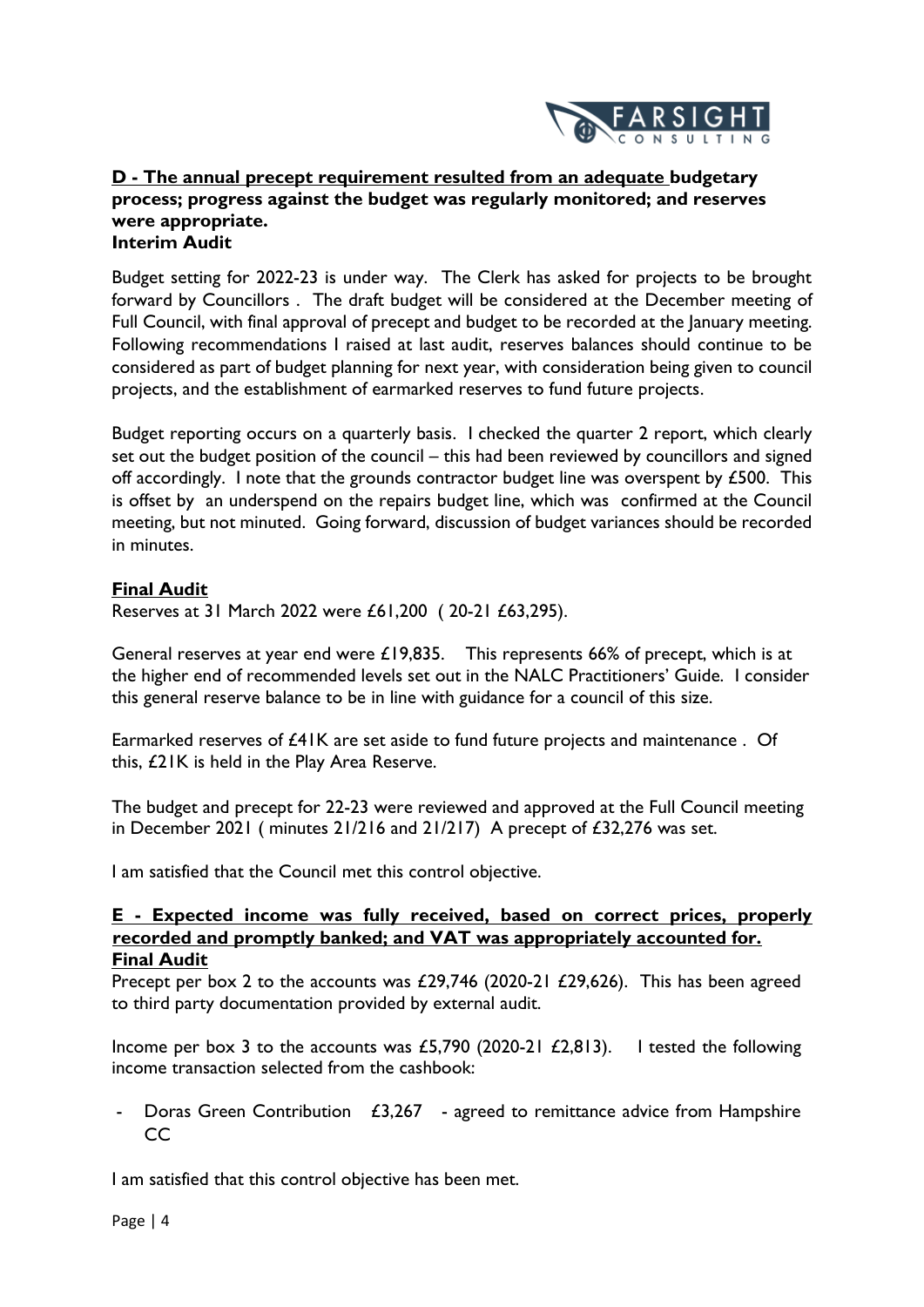

**F - Petty cash payments were properly supported by receipts, all petty cash expenditure was approved and VAT appropriately accounted for.** No petty cash

### **G- Salaries to employees and allowances to members were paid in accordance with council approvals, and PAYE and NI requirements were properly applied. Final Audit**

Staff costs per box 4 to the accounts were £6,083 ( 2020-21 £6,447).

I have tested Clerk's salary to contract at previous audits. Given the small percentage change, I consider I have sufficient audit assurance to confirm the clerk is paid in line with contracted rates of pay.

I am satisfied that this control objective has been met.

## **H - Asset and investments registers were complete and accurate and properly maintained.**

## **Final Audit**

Fixed Assets per box 9 to the accounts were £114,552 ( 20-21 £113,932)

The figure in the accounts has been agreed to the fixed asset register. The asset register correctly accounts for all assets at cost or proxy cost ( historic assets added to the register at a value of  $E(1)$  This follows accounting rules set out in the Practitioners' Guide. Additions of bins have been added to the asset register at cost

I am satisfied that the Council has met this control objective.

# **I – Periodic and year-end bank account reconciliations were properly carried out.**

## **Interim Audit**

I was able to confirm that the bank account is reconciled to the cashbook each quarter , via the cashbook spreadsheet. I checked that bank reconciliations are subject to councillor review each quarter and that this review is evidenced. I was also able to confirm, by reference to minutes of council meetings, that the bank reconciliation is discussed regularly at Council meetings.

I re-performed the bank reconciliation for September 2021. I tested the following

- Confirmed balances back to bank statements
- Checked arithmetic
- Confirmed signature of councillor on bank reconciliation
- Confirmed the bank reconciliation had been noted at a Council meeting.

I am satisfied that the bank reconciliation recorded in the cashbook correctly states the financial position of the Council, can be agreed to bank statements, and has been reported to a Council meeting.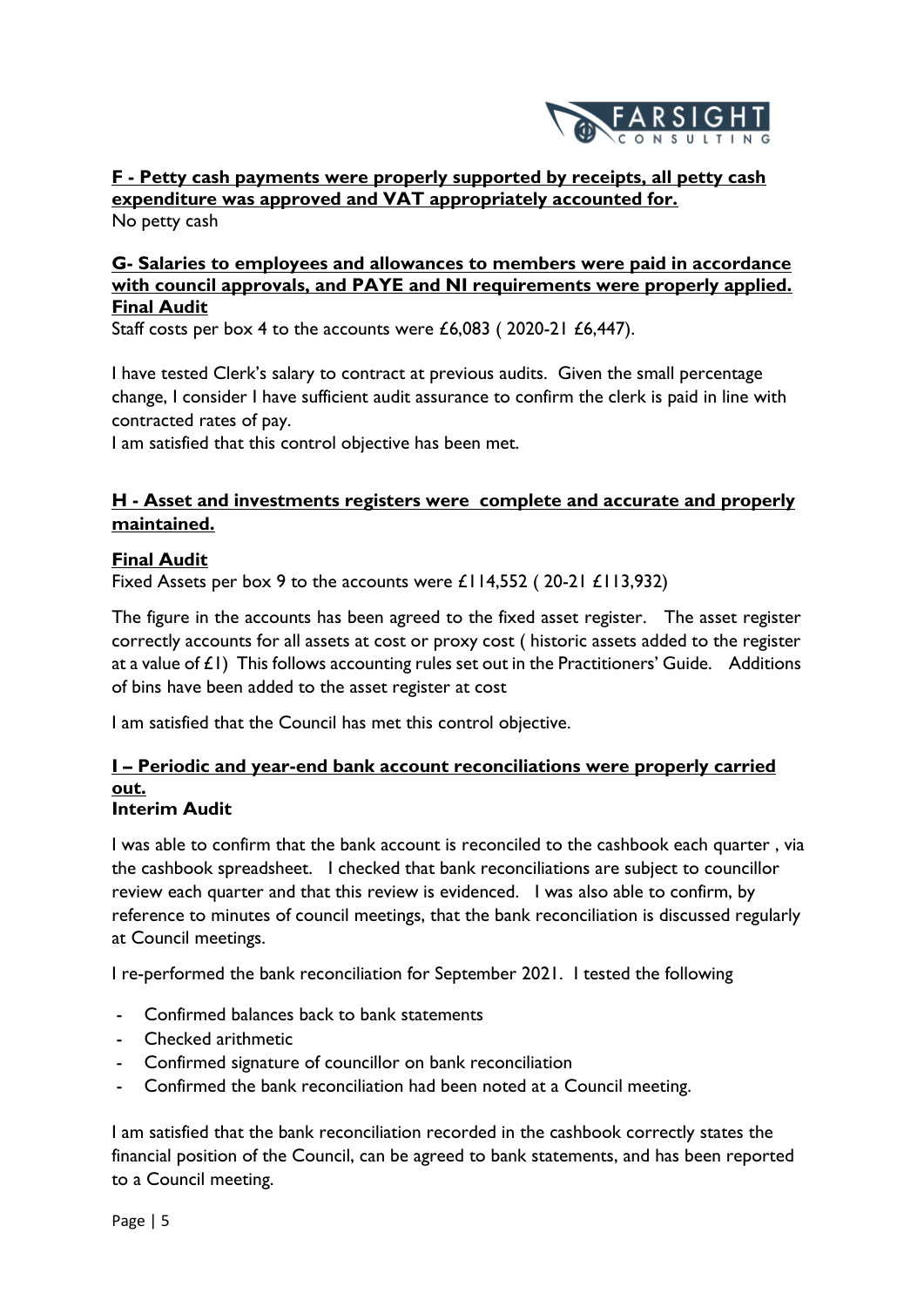

## **Final Audit**

Cash per box 8 to the accounts was  $£61,200$  (20-21  $£63,295)$ )

I reperformed the year end bank reconciliation. For all bank accounts I was able to agree the balance on the bank reconciliation back to bank statements and cashbook balances recorded on the excel accounting pack .

The reconciliation had not been signed off at the time of my audit, but was due to be reported to the May meeting of Full Council. The Clerk confirmed that the reconciliation has been reviewed by a councillor and email approval confirmed.

I am satisfied that this control objective has been met.

#### **J - Accounting statements prepared during the year were prepared on the correct accounting basis (receipts and payments or income and expenditure), agreed to the cash book, were supported by an adequate audit trail from underlying records**

Satisfactory – Accounts have been produced on a receipts and payments basis, this is appropriate as income and expenditure at the Council is below £200k.

An explanation of year-on-year variances has also been prepared, with detailed explanations for variances provided.

I am satisfied this control objective has been met.

## **L: The Authority publishes information on a free to access website/webpage up to date at the time of the internal audit in accordance with any relevant transparency code requirements**

The requirements of the Transparency Code 2015 do not apply to this Council, as gross income and expenditure is below £200K. This test is therefore not applicable at this Council and the internal audit report will be marked as not covered

#### **M – Inspection Periods**

#### **Interim Audit**

Inspection periods for 20-21 accounts were set as follows

| <b>Inspection - Key date</b> | 2020-21<br><b>Actual</b> |
|------------------------------|--------------------------|
| Accounts approved at Full    | 24 May 2021 Full         |
| Council                      | Council                  |
| Date Inspection Notice       | 2 June noticeboards      |
| Issued and how published     | and website              |
| Inspection period begins     | 3 June                   |
| Inspection period ends       | 14 July                  |
| Correct length               | Yes - 30 working days    |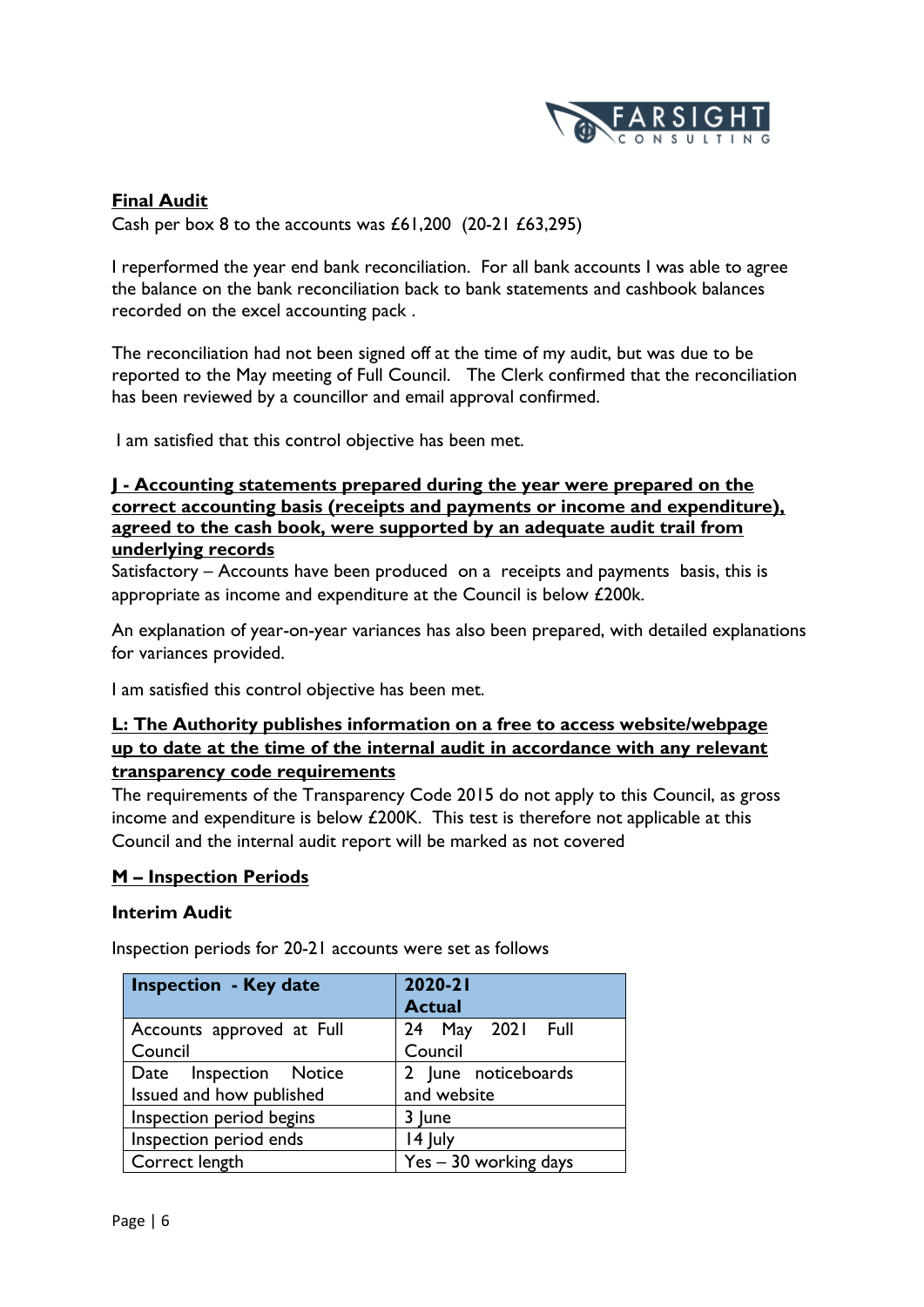

I can confirm that regulations were followed in this respect and that the Council can therefore sign off that it has met control objective 4 on the annual governance statement – inspection rights.

## **N – Compliance with Publishing Requirements 20-21 Accounts**

### **Interim Audit**

The Council has received the 20-21 external audit report. A clear opinion was reported, and a conclusion of audit notice was published on the website on 29 August 2021, before the deadline of 30 September. All relevant elements of the AGAR, including the external audit certificate, have been published on the Council website. The external audit report was reviewed at the September 2021 Full Council and an appropriate minute recorded.

# **0 - Trust funds (including charitable) The council met its responsibilities as a trustee.**

No trusts

I would like to thank you for your assistance with the audit. I attach the internal audit report from the AGAR and my invoice, for your consideration. In the meantime, do not hesitate to contact me if you have any questions at all.

Yours sincerely

Mike Platten CPFA